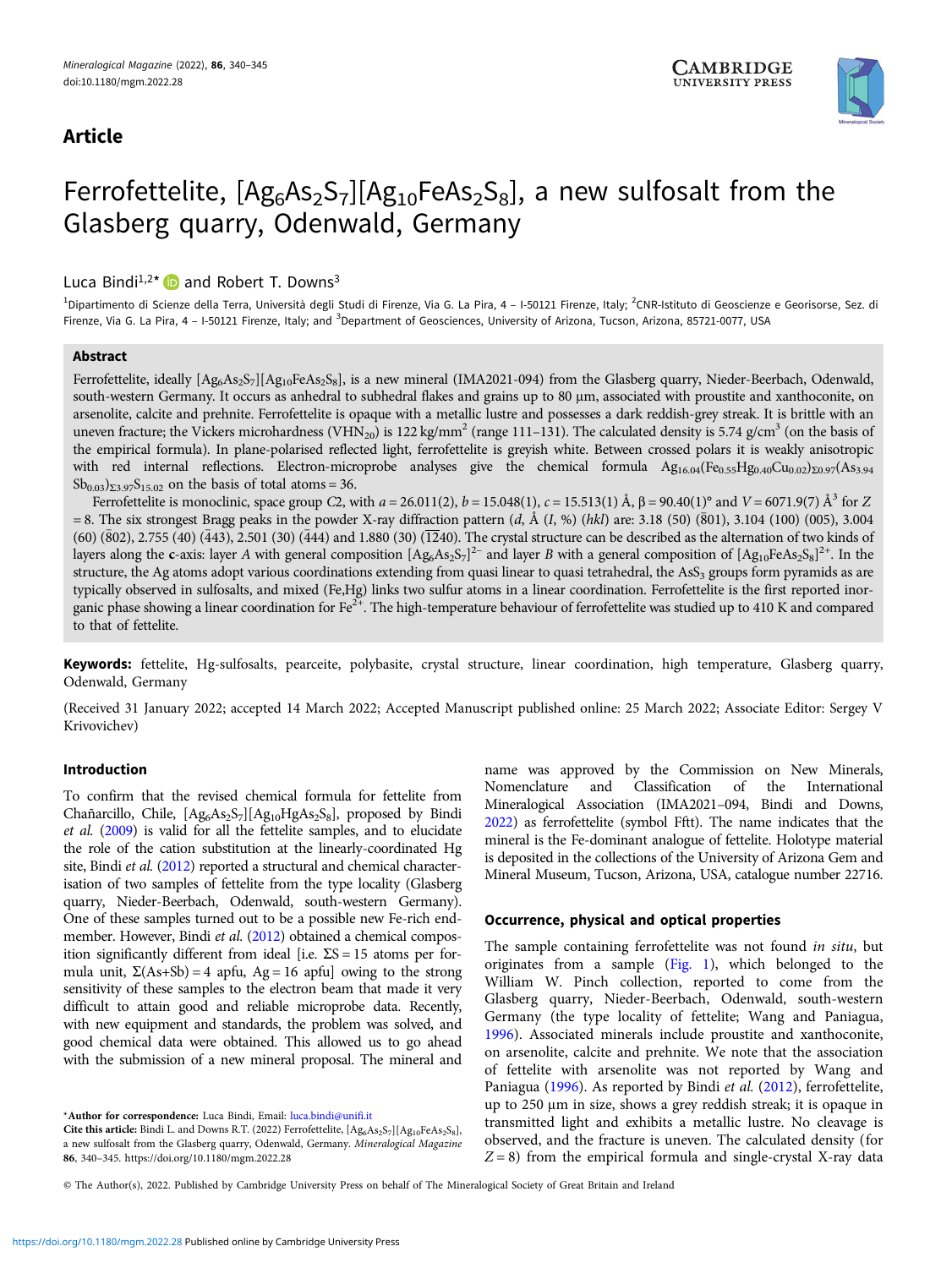<span id="page-1-0"></span>

Fig. 1. Macroscopic image of the rock sample containing ferrofettelite (dark red). Scale bar and sample number are indicated.

is 5.74  $\rm g/cm^3$ . Micro-indentation measurements carried out with a VHN load of 20 g give a mean value of  $122 \text{ kg/mm}^2$  (range: 111– 131). A REE-super-magnet was placed in close proximity to a 200 μm fragment of ferrofettelite to explore potential paramagnetic susceptibility, but no effect was observed.

In plane-polarised incident light, ferrofettelite is greyish white in colour, with moderate bireflectance (from white to brownish grey). Under crossed polars, it shows weak anisotropism with relatively strong red internal reflections. Reflectance measurements were performed in air by means of a MPM-200 Zeiss microphotometer equipped with a MSP-20 system processor on a Zeiss Axioplan ore microscope. The filament temperature was ∼3350 K. An interference filter was adjusted to four wavelengths for measurement (471.1, 548.3, 586.6 and 652.3 nm). Readings were taken for the specimen and standard (SiC) at the same focus conditions. The diameter of the circular area that was measured was 0.1 mm. Reflectance percentages for  $R_{\text{min}}$  and  $R_{\text{max}}$  are 28.2, 29.4 (471.1 nm); 25.0, 26.3 (548.3 nm); 22.9, 23.5 (586.6 nm); and 20.9, 21.2 (652.3 nm).

#### Chemical composition

The chemical composition was determined using wavelength dispersive analysis (WDS) by means of a JEOL 8200 electron microprobe. Concentrations of major and minor elements were determined at an accelerating voltage of 15 kV and a beam current of 15 nA, with 20 s counting time (spot size 1  $\mu$ m). For the WDS analyses the following lines were used: SKα, FeKα, CuKα, AsLα, AgLα, SbLβ, PbMα and HgLα. The standards employed were: pure metals for Cu and Ag, galena for Pb, pyrite for Fe and S, cinnabar for Hg, synthetic  $Sb_2S_3$  for Sb and synthetic  $As<sub>2</sub>S<sub>3</sub>$  for As. The ferrofettelite fragment was homogeneous within analytical error  $(N = 4)$ .

It is noted that Bindi et al. ([2012](#page-5-0)) previously reported a chemical analysis of ferrofettelite from the same specimen. They obtained a chemical composition significantly different from ideal, i.e.  $Ag_{16.45}(Fe_{0.89}Hg_{0.37}Cu_{0.01})_{\Sigma1.27}(As_{4.03}Sb_{0.04})_{\Sigma4.07}S_{14.21}.$ These authors discussed the strong sensitivity of these samples to the electron beam, which caused Hg to vaporise out of the sample (they observed a gradual reduction of Hg with time and significant damage to the sample surface). This made it very

Table 1. Analytical data (in wt.%) for ferrofettelite.

| Constituent | Mean  | Range         | S.D. | Probe standard      |
|-------------|-------|---------------|------|---------------------|
| Ag          | 65.66 | 65.12-66.14   | 0.87 | Ag-metal            |
| Cu          | 0.05  | $0.02 - 0.09$ | 0.02 | Cu-metal            |
| Pb          | 0.01  | $0.00 - 0.05$ | 0.02 | galena              |
| Fe          | 1.16  | $0.99 - 1.25$ | 0.06 | pyrite              |
| Hg          | 3.04  | $2.90 - 3.17$ | 0.08 | cinnabar            |
| As          | 11.21 | 11.02-11.34   | 0.26 | synthetic $As_2S_3$ |
| Sb          | 0.14  | $0.11 - 0.20$ | 0.05 | synthetic $Sb_2S_3$ |
| S           | 18.27 | 18.11-18.40   | 0.39 | pyrite              |
| Total       | 99.43 | 99.20-100.02  |      |                     |

S.D. = standard deviation

Table 2. Observed and calculated powder X-ray diffraction data  $(d \text{ in } A)$  for ferrofettelite.

| 1                |           | 2              |                |             |
|------------------|-----------|----------------|----------------|-------------|
| $d_{\text{obs}}$ | $I_{est}$ | $d_{calc}$     | $I_{calc}$     | hkl         |
|                  |           | 7.7563         | 14             | 002         |
| 6.0              | 10        | 5.9974         | 10             | 221         |
|                  |           | 4.9962         | 7              | 221         |
|                  | ä,        | 3.7562         | $\overline{4}$ | 620         |
| 3.26             | 10        | 3.2563         | 16             | 440         |
| 3.18             | 50        | 3.2513, 3.1866 | 8, 23          | 800, 801    |
|                  |           | 3.1846         | 39             | 441         |
| 3.104            | 100       | 3.1025         | 100            | 005         |
| 3.004            | 60        | 3.0060         | 21             | 802         |
| 2.930            | 15        | 2.9987, 2.9343 | 43, 9          | 442, 821    |
|                  |           | 2.9273         | 8              | 821         |
|                  |           | 2.8413         | 6              | 640         |
|                  |           | 2.7915         | 4              | 822         |
| 2.755            | 40        | 2.7598         | 32             | 443         |
|                  |           | 2.7511         | 8              | 443         |
|                  |           | 2.7438         | 15             | 803         |
|                  |           | 2.6719         | 7              | 642         |
| 2.501            | 30        | 2.4981         | 28             | 444         |
|                  |           | 2.4853         | 5              | 643         |
| 2.484            | 20        | 2.4830         | 16             | 804         |
|                  |           | 2.4626         | 4              | 260         |
|                  |           | 2.4327         | 8              | 261         |
|                  |           | 2.4315         | 5              | 841         |
|                  |           | 2.4255         | $\overline{7}$ | 1021        |
|                  |           | 2.3863         | 4              | 062         |
|                  |           | 2.3726         | 5              | $\bar{8}24$ |
|                  |           | 2.2566         | 5              | 063         |
|                  |           | 2.2423         | 8              | 445         |
|                  |           | 2.0655         | 4              | 1042        |
|                  |           | 2.0283         | 5              | 446         |
|                  |           | 2.0214         | 6              | 446         |
|                  |           | 1.9604         | 4              | 826         |
|                  |           | 1.8810         | 9              | 080         |
| 1.880            | 30        | 1.8781         | 27             | 1240        |
|                  |           | 1.8372         | 8              | 807         |
| 1.830            | 10        | 1.8291         | 14             | 447         |
|                  |           | 1.6686         | 5              | 447         |
|                  |           | 1.6110         | 8              | 1245        |
|                  |           | 1.6085         | 5              | 085         |
|                  |           | 1.6024         | 7              | 1245        |
|                  |           | 1.5513         | 5              | 0010        |
|                  |           | 1.5256         | 4              | 449         |
|                  |           |                |                |             |

1 = observed diffraction pattern; 2 = calculated diffraction pattern obtained with the ferrofettelite structural model reported by Bindi et al. ([2012\)](#page-5-0) (only reflections with  $I_{rel} \geq 4$  are listed). The strongest observed reflections are given in bold.

difficult to obtain good and reliable microprobe data. Here, with new equipment (JEOL-JXA8600 vs. JEOL-JXA8320) and standards (same kind of materials but newly prepared with vibro-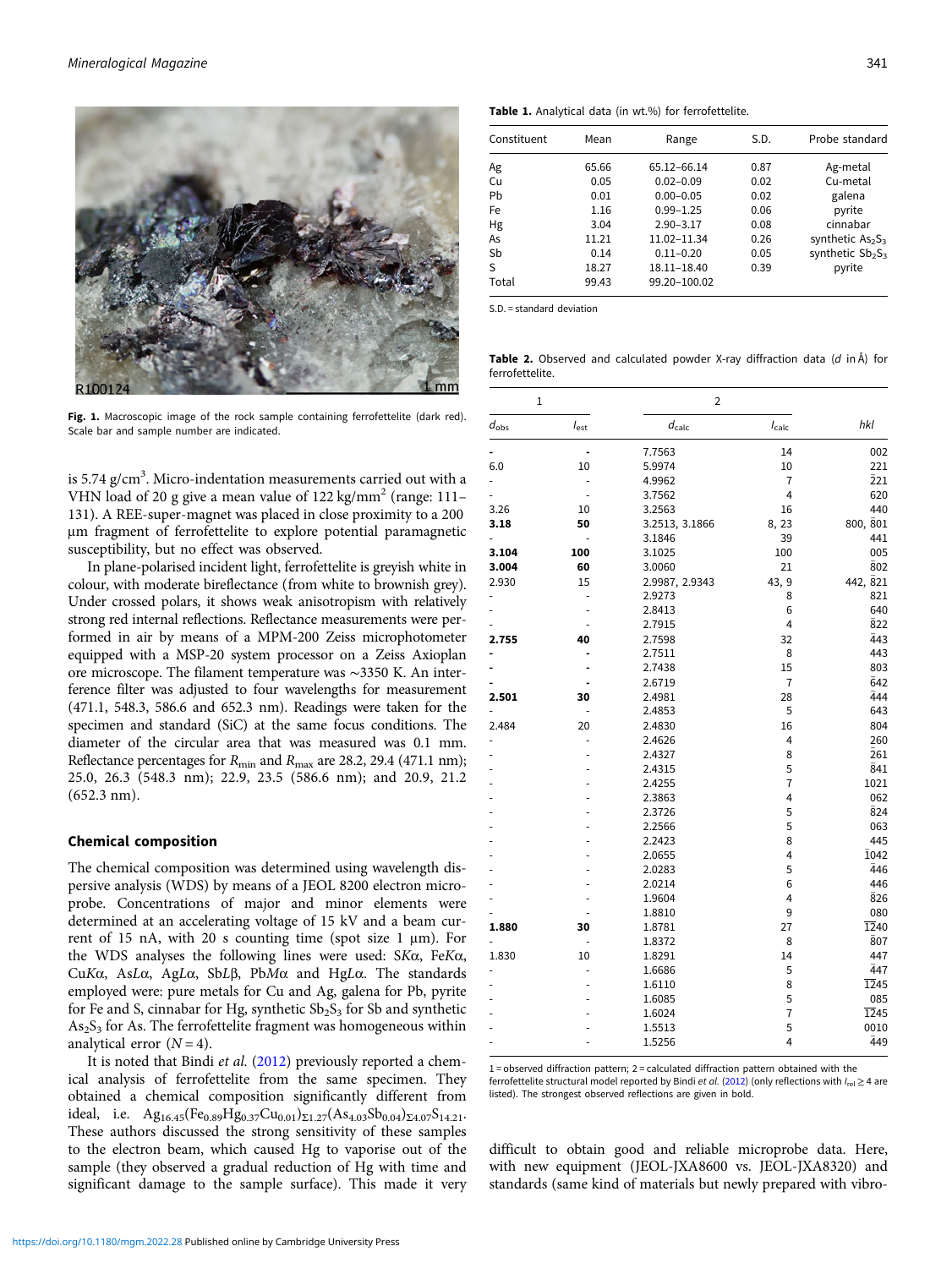Fig. 2. Temperature dependence of the relative intensity of some selected reflections normalised to the value measured at 298 K. For fettelite (left) the intensity of reflections having h and  $k = 2n + 1$  becomes very weak when the temperature increases whereas that of reflections having h and  $k = 2n$  remains constant. In ferrofettelite (right) the intensity of all the reflections remain constant.

Table 3. Unit-cell parameters for the selected ferrofettelite crystal at different temperatures.

| T(K) | $a(\AA)$  | $b(\AA)$  | c (Å)     | $\beta$ (°) | $V(\AA^3)$ |
|------|-----------|-----------|-----------|-------------|------------|
| 298  | 26.011(2) | 15.048(1) | 15.513(1) | 90.40(1)    | 6071.9(7)  |
| 310  | 26.072(3) | 15.069(2) | 15.535(2) | 90.37(3)    | 6103.2(8)  |
| 320  | 26.135(4) | 15.098(4) | 15.557(3) | 90.35(3)    | 6138.5(9)  |
| 335  | 26.193(4) | 15.122(4) | 15.566(4) | 90.29(4)    | 6165(1)    |
| 350  | 26.244(5) | 15.143(5) | 15.589(5) | 90.22(5)    | 6195(1)    |
| 365  | 26.281(6) | 15.165(5) | 15.612(5) | 90.14(5)    | 6222(2)    |
| 380  | 26.312(7) | 15.182(6) | 15.630(6) | 90.10(6)    | 6244(2)    |
| 395  | 26.344(8) | 15.199(7) | 15.647(7) | 90.06(7)    | 6265(3)    |
| 410  | 26.381(9) | 15.217(8) | 15.672(8) | 90.02(9)    | 6291(3)    |
| 335* | 26.195(8) | 15.125(8) | 15.564(8) | 90.24(8)    | 6166(4)    |

\*Unit-cell parameters re-measured at 335 K after cooling.

polishing), the problem was solved, and we were able to obtain very good chemical data and in agreement with the chemical for-mula obtained from the structure refinement (Bindi et al., [2012\)](#page-5-0). The results of the analyses are given in [Table 1](#page-1-0).

The empirical formula (based on 36 apfu) can be written as  $Ag_{16.04}(Fe_{0.55}Hg_{0.40}Cu_{0.02})_{\Sigma 0.97}(As_{3.94}Sb_{0.03})_{\Sigma 3.97}S_{15.02}$ . The simplified formula is  $Ag_{16}(Fe,Hg,Cu)(As,Sb)<sub>4</sub>S<sub>15</sub>$ . The ideal formula, taking into account the structural results (see below and Bindi et al., [2012](#page-5-0)) is,  $[Ag<sub>6</sub>As<sub>2</sub>S<sub>7</sub>][Ag<sub>10</sub>FeAs<sub>2</sub>S<sub>8</sub>],$  which requires Ag 67.35, Fe 2.18, As 11.70, S 18.77, total 100 wt.%.

#### X-ray crystallography

The crystal structure refinement of ferrofettelite has been described in detail by Bindi et al. [\(2012\)](#page-5-0) where the mineral was labelled R100124. At room temperature ferrofettelite is monoclinic (pseudo-hexagonal), space group C2, with  $a = 26.011(2)$ ,  $b = 15.048(1)$ ,  $c = 15.513(1)$  Å,  $\beta = 90.40(1)$ °,  $V = 6071.9(7)$  Å<sup>3</sup> and  $Z = 8$  [R = 0.0314 for 8136 reflections with  $I > 2\sigma(I)$ ]. The crystallographic information file has been deposited with the Principal Editor of Mineralogical Magazine and is available as Supplementary material (see below).

Powder X-ray diffraction data [\(Table 2](#page-1-0)) were obtained with an Oxford Diffraction Xcalibur PX Ultra diffractometer fitted with a 165 mm diagonal Onyx CCD detector and using copper radiation (CuK $\alpha$ ,  $\lambda$  = 1.54138 Å). The working conditions were 50 kV, 50 mA and 3 hours of exposure; the detector-to-sample distance was 7 cm. The program Crysalis RED was used to convert the observed diffraction rings to a conventional powder diffraction pattern. Least squares refinement gave the following values:  $a =$ 26.000(2),  $b = 15.067(2)$ ,  $c = 15.512(1)$  Å,  $\beta = 90.29(1)$ ° and  $V =$  $6076.6(8)$  Å<sup>3</sup>.

To compare the high-temperature behaviour of ferrofettelite with that of the Chilean fettelite (Bindi and Menchetti, [2011](#page-5-0)) the unit-cell values were carefully measured by means of an Oxford Diffraction Xcalibur 3 single-crystal diffractometer (enhanced X-ray source, X-ray radiation MoK $\alpha$ ,  $\lambda = 0.71073 \text{ Å}$ ) fitted with a Sapphire 2 CCD detector. Moreover, in expectation of a possible phase transition towards a high-conducting form as for fettelite (Bindi and Menchetti, [2011\)](#page-5-0), we monitored the intensities of some selected hkl reflections, i.e. 151, 352, 173, 736, 442 and 441, together with their equivalent reflections (Fig. 2). We chose four hkl reflections with h and  $k = 2n+1$  to see if the *a* and *b* parameters became halved with the increase of temperature (see Bindi et al., [2009](#page-5-0)), and two hkl reflections with h and  $k = 2n$  (always present) as standard. Subsequently, the temperature was raised to 310 K with a heating rate of 5 K/h, and the same data set was collected. The same procedure was then repeated at 320, 335, 350, 365, 380, 395 and 410 K (Fig. 2). The high (up to 410 K) temperatures were achieved by means of an Oxford cryostream cooler. Unlike what was observed for fettelite, the intensities of the selected reflections with  $h$  and  $k =$  $2n + 1$  (i.e. 151, 352, 173, 736) did not change in the temperature range investigated.

The unit-cell parameters obtained at the different temperatures are reported in Table 3. Before each measurement the sample was maintained at the specified temperature for ∼20 min. As a check,

<span id="page-2-0"></span>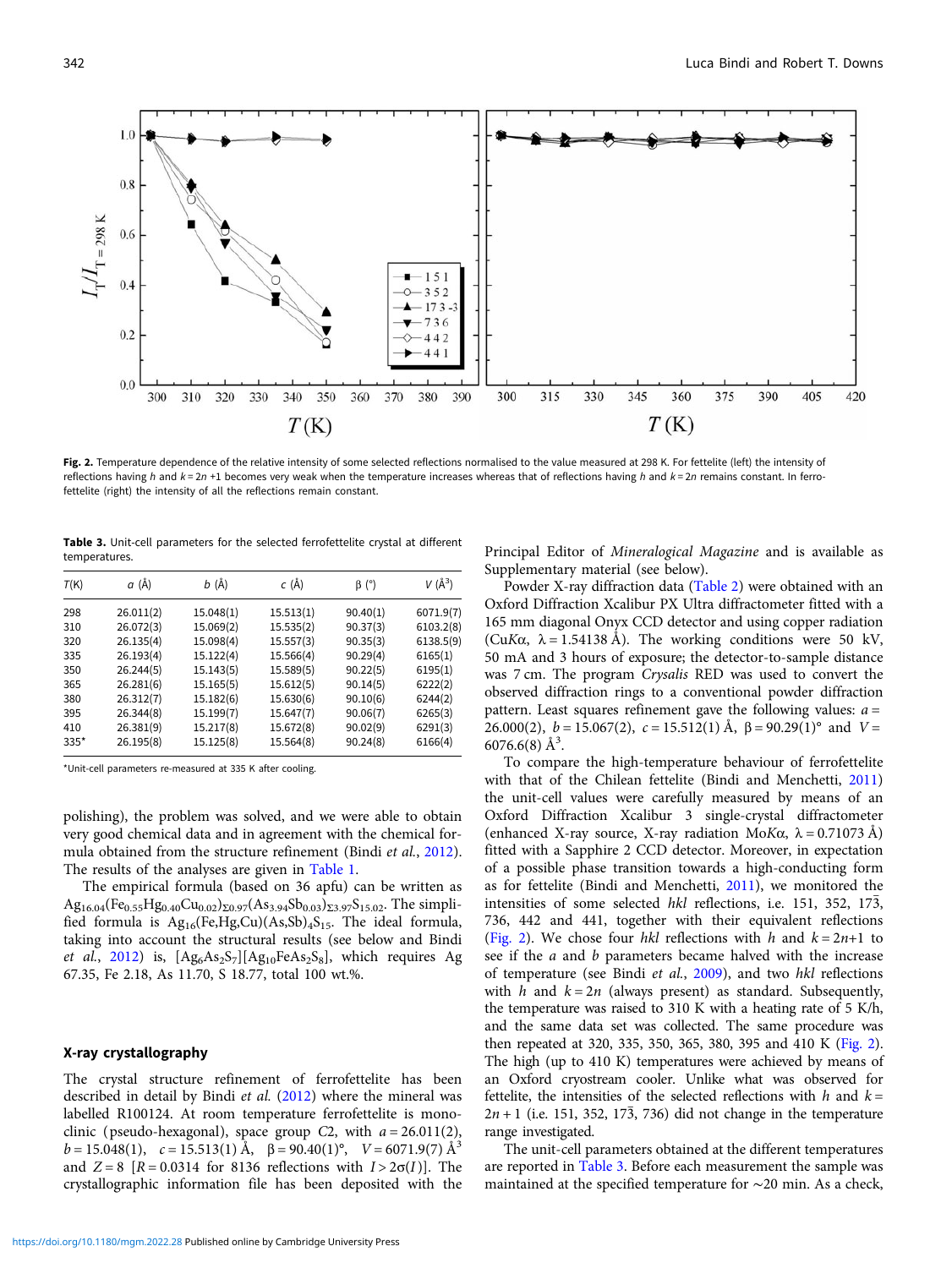<span id="page-3-0"></span>

Fig. 3. Projection of the ferrofettelite structure along the monoclinic **b** axis, emphasizing the succession of the  $[Ag_6As_2S_7]^2$ <sup>-</sup> A and  $[Ag_{10}FeAs_2S_8]^{2+}$  B module layers. White, green, red and yellow circles indicate Ag, As, Fe and S atoms, respectively. The unit-cell and the orientation of the structure are outlined.



Fig. 4. Modular description of the crystal structure of ferrofettelite. 'S-type layer' stands for 'sphalerite-type layer' and 'interc. Layer' stands for 'intercalated Ag4(Fe, https://doi.org/Sb21layerin§ee.zlext\_forrewplemedienfin&ygylcelfalandgenient/etionypfeldse structure as in Fig. 3.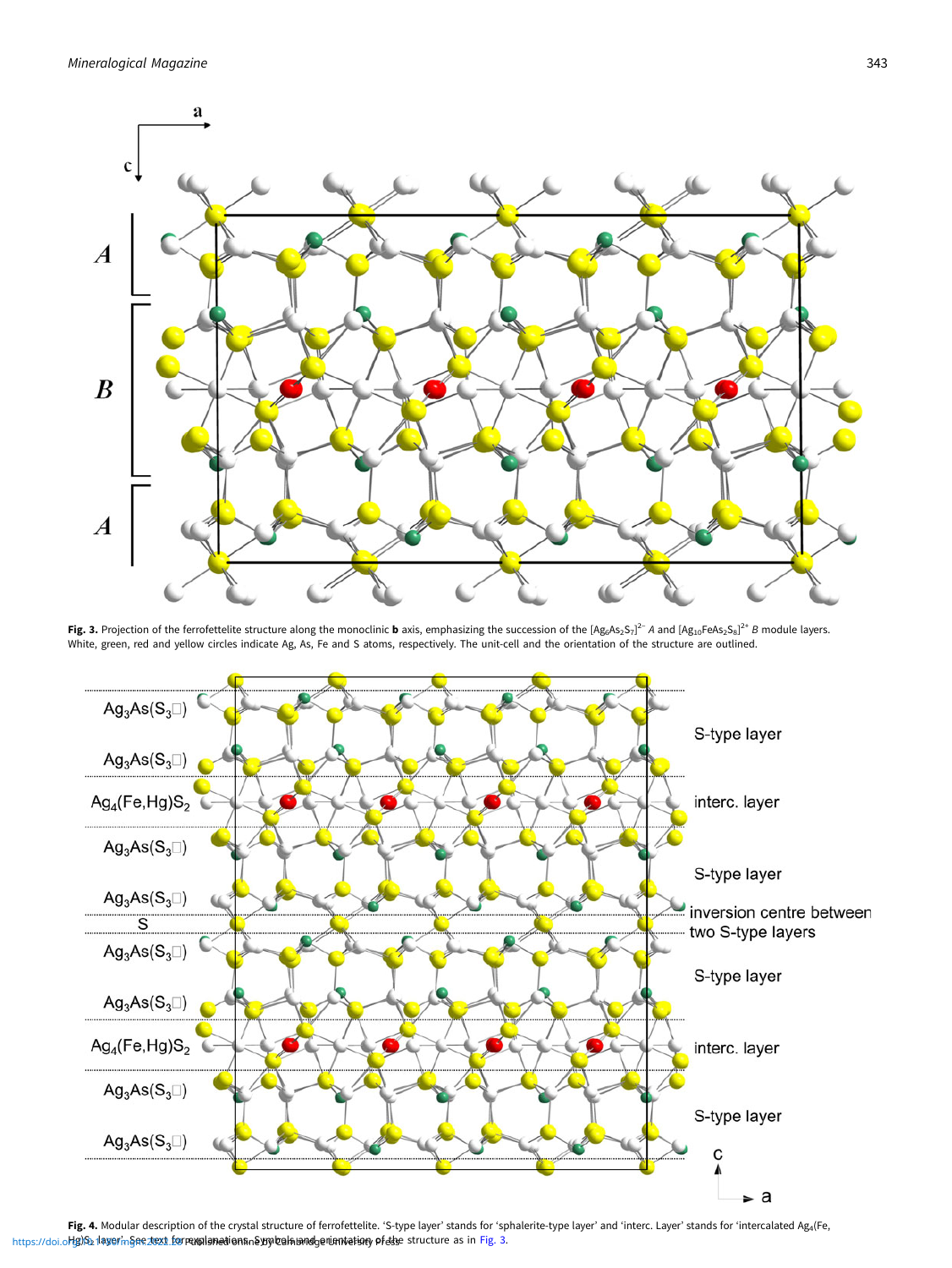<span id="page-4-0"></span>

Fig. 5. A portion (at different orientations) of the crystal structure of ferrofettelite emphasising the  $Fe<sup>2+</sup>$  coordination sphere. Short bond distances are depicted with a solid lines, long contacts with Ag and additional S atoms are given as dashed lines. The orientation of the structure is outlined. Symbols as in [Fig. 3.](#page-3-0)

the crystal was cooled from 410 K to 335 K. The unit-cell values obtained did not reveal significant variations from the previous one, thus indicating that no hysteresis occurs within the temperature range examined.

#### **Discussion**

#### Crystal-chemical considerations

As already reported by Bindi et al. [\(2012](#page-5-0)), the crystal structure of ferrofettelite is nearly identical to that reported previously by Bindi et al. [\(2009\)](#page-5-0) for fettelite. In brief, the structure can be described as the alternation of two kinds of layers along the c-axis [\(Fig. 3](#page-3-0)): layer A with general composition  $[Ag_6As_2S_7]^{2-}$ (almost identical to that found in the structure of pearceite– polybasite group of minerals; Bindi et al., [2020](#page-5-0)) and layer B with a general composition of  $[Ag_{10}FeAs_2S_8]^{2+}$ . In the structure, the Ag atoms adopt various coordinations extending from quasi linear to quasi tetrahedral, the  $\text{AsS}_3$  groups form pyramids as are typically observed in sulfosalts, and Fe links two sulfur atoms in a linear coordination with mean bond distances of 2.302 and 2.310 Å.

Alternatively, the ferrofettelite structure can be described as based on two-atom-thick Ag-enargite-type layers with one S vacancy [i.e.  $\text{Ag}_3\text{As}(S_3 \Box)$ ] (which correspond to pseudohexagonal sphalerite-type layers), and an intercalation of a single



Fig. 6. Relationship between the  $\langle N - S \rangle$  distances (Å) versus the aggregated ionic radius (AGIR) (Å) for ferrofettelite (this study), German fettelite (Bindi et al., [2012\)](#page-5-0), Chilean fettelite (Bindi et al., [2009\)](#page-5-0) and minerals of the pearceite–polybasite group (Bindi et al., [2006,](#page-5-0) [2007a](#page-5-0), [2007b,](#page-5-0) [2007c](#page-5-0), [2020](#page-5-0); Evain et al., [2006](#page-5-0)).

one-atom-thick  $Ag_4(Fe,Hg)S_2$  layer [\(Fig. 4](#page-3-0)). The (Fe,Hg) atom can be considered as a 'bridging cation'. The connection between two unit-cells along c is possible with an isolated S atom that acts as inversion centre between two sphalerite-type layers. With this approach, the resulting general formula could be written as  $[Ag_3As(S_3\Box)]_2+(S) + [Ag_3As(S_3\Box)]_2 + [Ag_4(Fe,Hg)S_2]$ , which corresponds to  $(Ag_{12}As_4S_{12})S[Ag_4(Fe,Hg)S_2]$ . Using this modular description, the pearceite-polybasite structure (Bindi et al., [2020\)](#page-5-0) could be envisioned as composed by two one-atom-thick Ag-enargite-type layers together with two one-atom-thick 'pure' Ag layers.

The structural positions of the B module layer hosting Fe in ferrofettelite are not fully occupied by Fe but can be written as  $Fe<sub>0.57</sub>Hg<sub>0.41</sub>Cu<sub>0.02</sub>$  (by normalising the population of the site to 1.00). The Fe<sup>2+</sup>  $\leftrightarrow$  Hg substitution is supported by the decrease in the mean bond distances with respect to the fully occupied Hg positions in fettelite, i.e. 2.393 and 2.403 Å, respectively (Bindi et al., [2009\)](#page-5-0).

A very interesting and peculiar feature in the ferrofettelite structure is the linearly coordinated  $Fe^{2+}$  cation. Even if it is not a fully  $Fe^{2+}$ -occupied site, to the best of our knowledge, this is the first inorganic compound having  ${}^{II}Fe^{2+}$  (as a dominant cation) ever reported.  $Fe^{2+}$  coordinates linearly two sulfur atoms and is hosted in a cavity with four Ag atoms at distances in the range 3.064–3.246 Å and two additional sulfur atoms at distances of 3.051 and 3.431 Å (Fig. 5). There are examples of linearly coordinated  $Fe<sup>2+</sup>$  with oxygen in complex organic compounds (e.g. Reiff et al., [2009](#page-5-0)) or examples of organic complexes with linearlycoordinated monovalent iron with N and C (e.g. Zadrozny et al., [2013](#page-5-0)), but no previously reported examples in inorganic crystal structures. It is very likely that the linear coordination is favoured by the presence of large amounts of Hg at the same sites. Nevertheless, given the importance of  $Fe^{2+}$  in two-fold coordination with S, we have tried to estimate its ionic radius. By plotting the two mean bond distances of the linearly coordinated sites – including also a Cu-enriched fettelite from Germany studied by Bindi et al. ([2012](#page-5-0)) exhibiting a chemistry of the (Hg,Cu,Fe) site of  $Hg_{0.84}Cu_{0.15}Fe_{0.01}$  and having mean